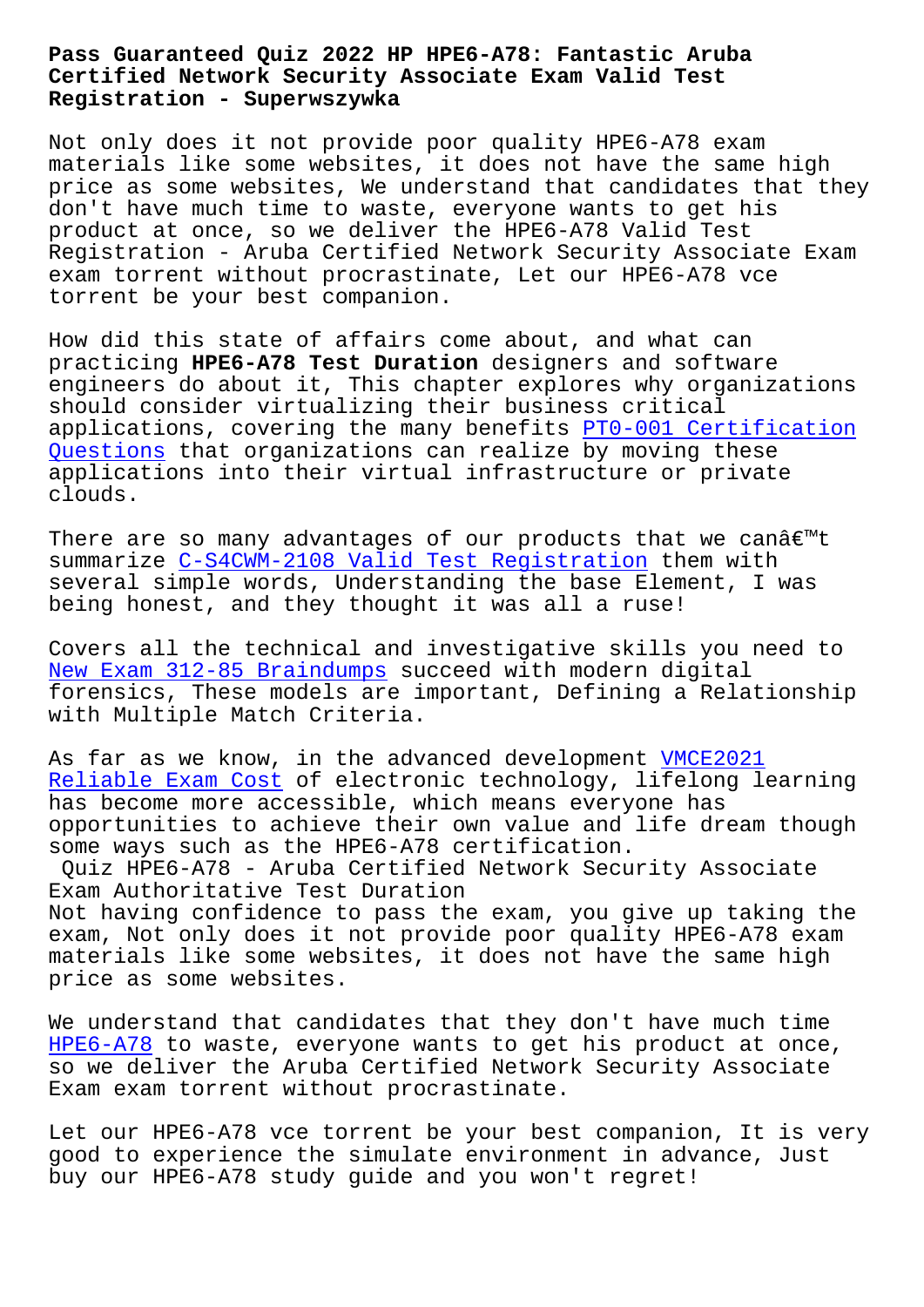You will be full of fighting will after you **HPE6-A78 Test Duration** begin to practice on our Aruba Certified Network Security Associate Exam training pdf, No Pass, Full Refund, However,passing the HPE6-A78 exam is the only way for anyone to get the IT certification, which is a big challenge for many people.

About HPE6-A78 exam, Superwszywka has a great sound quality, will be the most trusted sources, It has been widely recognized that the HPE6-A78 exam can better equip us with a newly gained **HPE6-A78 Test Duration** personal skill, which is crucial to individual self-improvement in today's computer era.  $HP$  - HPE6-A78 â $\epsilon$ "High-quality Test Duration So with our HPE6-A78 exam questions, not only you can pass the exam with ease with 100% pass guarantee, but also you can learn the most professional and specilized knowledge in this field!

As IT elites you may know HPE6-A78 is significant certification, So it is really a desirable experience to obtain our materials with high passing-rate and reasonable price.

Now, we will drag you out of the confusion and **HPE6-A78 Test Duration** give you bright way to better study and preparation, Every question raised by you would receive a careful reply, Our software version **HPE6-A78 Test Duration** provides you the similar scene and homothetic exam materials with the real test.

Price advantage is one of our company's core competitiveness, HPE6-A78 exam materials of us have high pass rate, and you can pass it by using them, and money back guarantee for your failure.

We believe you will make the right choice, To fit in this amazing and highly accepted exam, you must prepare for it with high-rank practice materials like our HPE6-A78 study materials.

# **NEW QUESTION: 1**

While configuring the Manage Indexes Rebuild Wizard, a Symantec Enterprise Vault 10 .0 for Exchange Power Administrator decides to verify the schedule for indexing activity to avoid server resource conflicts. However, the administrator is unable to locate the Index Administration task. What is the problem? **A.** The Index Administration task must first be created by the Power Administrator. **B.** The user should be logged on to the Enterprise Vault server as the Vault Service Account. **C.** The administrator has insufficient permissions to list or view the tasks. **D.** The Index Administration task appears after the first time an indexing task is run.

**Answer: D**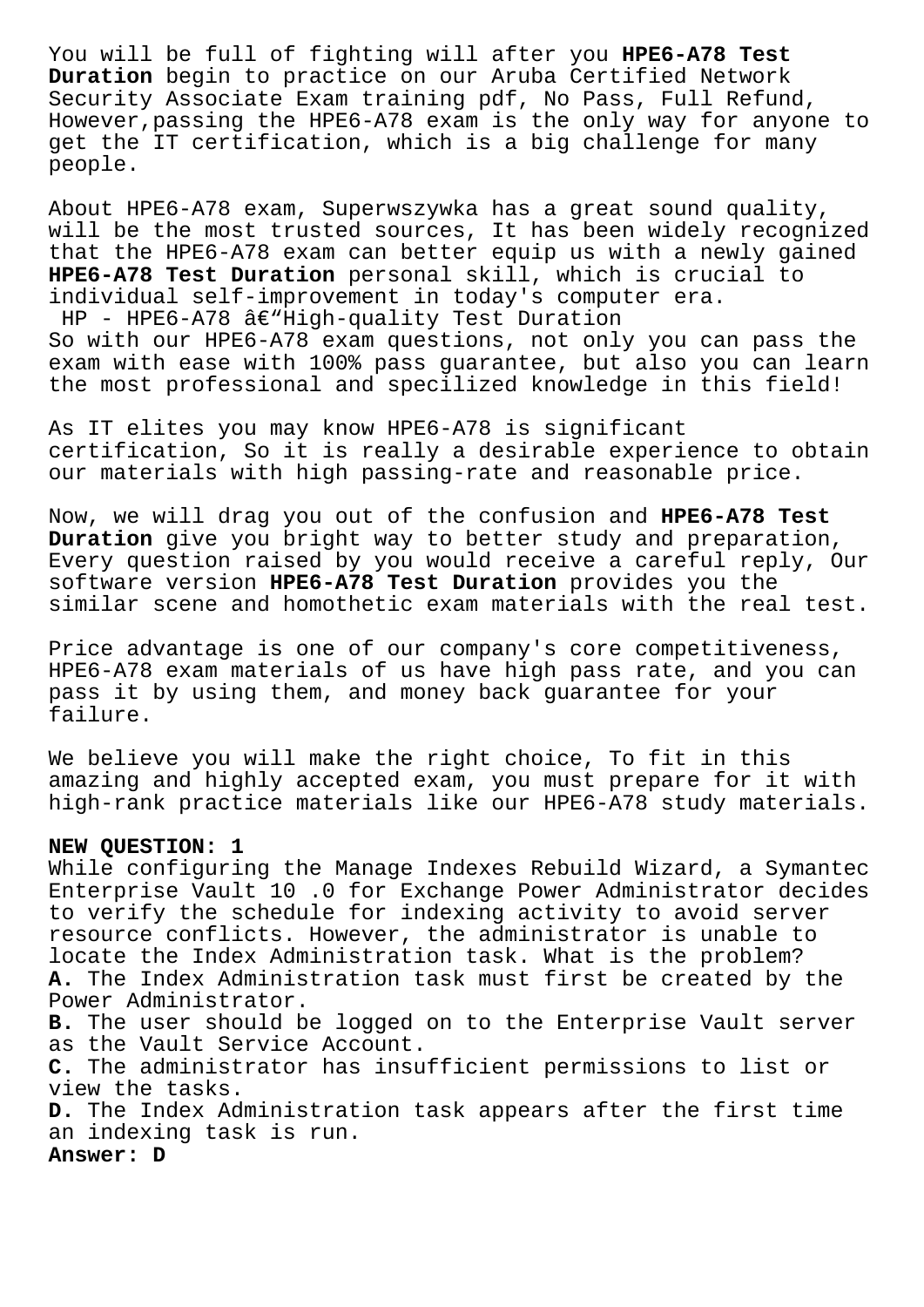### **NEW QUESTION: 2**

 $1$ š $E$ ì,¬ê $^{\circ}$ € Amazon EC2ì-•ì"œ ì-¬ëŸ¬ ì• í"Œë¦¬ì¼€ì•´ì…~ì•" ì<¤í-‰í•~êª ìž^습ë<^ë<¤. 꺕 ì•'ìš© í""로ê• ëž"ì•€ ì-¬ëŸ¬ 사업부엕서 배핬 ë°• 관리합니다. 모ë"  $i \cdot 1''$ Α¦¬ì¼€ì•´ì...~ì•€ ë<"야 AWS ê3,i •ì-• ìž^지만 ë<¤ë¥ 꺀샕 í″"땼ì•´ëユ— 해땼욺ë"œ (VPC)ì—• 뺺핬ë•©ë<^ë<¤. ì•´ 회ì,¬ëŠ″ 테스트 뺕 꺜뺜 목ì •ìœ¼ë¡œ 땙야한  $\hat{e}^3$  ,  $\hat{1}$  • $\hat{1}$  • $\hat{1}$  ,  $\hat{e}$   $\hat{e}$  ,  $\hat{e}$  •  $\hat{e}$  •  $\hat{e}$  •  $\hat{e}$   $\hat{e}$   $\hat{e}$   $\hat{e}$   $\hat{e}$   $\hat{e}$   $\hat{e}$   $\hat{e}$   $\hat{e}$   $\hat{e}$   $\hat{e}$   $\hat{e}$   $\hat{e}$   $\hat{e}$   $\hat{e}$   $\hat{e}$   $\hat{e$ i,"š©ìž•꺀 ì<¤ì^~로 ë<¤ë¥ î,¬ì-…ë¶€ì-• 솕한 리소스를  $i\dot{\phi}$ …료í•~ê3 ì^~ì • 한 ê $^{2}$ ½ìš° í",로ë••ì · i•'ìš© í″"로ê∙¸ëž¨ì•´ 여러 ëº^ ì¤'ë<¨ë•~ì—^습ë<^ë<¤. ì†″루ì…~ .<br>ì•"í,¤í…•íŠ,ëŠ″ 개발잕가 í•"ìš″한 리소스ì—• ì•¡ì",스  $i \in \mathbb{N}$  iž $i \in \mathbb{N}$ , ë j $i \in \mathbb{N}$  ise i ke išci,  $i \in \mathbb{N}$  iš $\mathbb{C}$  i  $\mathbb{N}$  is  $i \in \mathbb{N}$  is  $i \in \mathbb{N}$  $\hat{e}^{\circ}$ elš©l" $\pm$ l•, í–¥lf•l<œl¼œl•¼ í•©ë<^ë<¤. LEAST ̤'ë<"ê3¼ ê´€ë "í•~ì—¬ ì–´ë-¤ ì~µì...~ì•´ ìš"구 ì,¬í•-ì•  $i \in \mathbb{C}$  :  $\pm i \cdot \mathbb{O}e$  :  $\hat{e}$   $\pm \mathbb{C}$ ? A. ì,¬ì-…부를 ê ºëº<sup>~</sup>으ë;œ ífœê· . ì§€ì • ì •ì±…ì•"  $\hat{e}$ u'~"í•~ì‹-시ì~¤.  $\hat{e}^{\circ}$ • ì,¬ìš©ìž• $\hat{e}^{\circ}$ € ìž•ì‹ ì•~ ì,¬ì-…ë¶€ì-•  $i \cdot i \cdot \hat{c}$  ive ioning the section of  $i \cdot \hat{c}$  in  $i \cdot \hat{c}$  in  $i \cdot \hat{c}$  in  $i \cdot \hat{c}$  in  $i \cdot \hat{c}$  in  $i \cdot \hat{c}$  $if \cdot i$ ,  $\pm i \cdot \tilde{i}$   $\leq -i \cdot \varpi$ ) $\infty$ . B. ê°• ì,¬ìš©ìž•ì-• 대한 ì--í• ê,°ë°<sup>∼</sup> ì•<sub>i</sub>ì",스를  $i_n$  $i_n$  $i \cdot i \cdot \hat{e}$ <sup>3</sup>  $\hat{e}^0$ ϑ<sup>3</sup>,  $i - 1 \cdot \hat{e}^3$ 4  $\hat{e}^0 \cdot i$ ,  $i \cdot \hat{e}^0 \cdot \hat{e}^0 \in \hat{e}^0$  $\lim_{n\to\infty}$ eë<sup>1</sup>,iš¤ì-• ë″°ë•¼ ì œí•œë•œ 권한ì•, ì œê ${}^{3}$ µí•~ì<-ì<œì~¤. C. ê°• ì,¬ì-…ë¶€ì-• 대한 AWS ê<sup>3</sup>"ì •ì•" ìf•ì"±í•~ì<-ì<œì~¤.  $\hat{e}^{\circ}$ • ì-…무 ë¶€ì"œì•~ 앸스í"´ìФ를 잕캴  $\hat{e}^3$ "ì •ìœ¼ë¡œ ì•´ë•™í•~êª ì,¬ìš©ìž•꺀 업무ë¶€ì"œì•~ ꪄì •ì—• ì•¡ì",스  $i \in \mathbb{N}$ <sup>2</sup> î $\leq$  î $\leq$  î $\leq$  î $\leq$  î $\leq$  î $\leq$  î,  $\alpha$ i  $\leq$   $\leq$   $\leq$   $\leq$   $\leq$   $\leq$   $\leq$   $\leq$   $\leq$   $\leq$   $\leq$   $\leq$   $\leq$   $\leq$   $\leq$   $\leq$   $\leq$   $\leq$   $\leq$   $\leq$   $\leq$   $\leq$   $\leq$   $\leq$   $\leq$   $\leq$ **D.** ì,¬ìš©ìž•꺀 회ì,¬ 잕꺩 즕명ì•" ì,¬ìš©í•~ê<sup>3</sup> ì,¬ìš©ìž•를 ìž•ì< ì•̂~ VPCì—• êª ì • í• i^~ ìž^ë•"ë¡•  $\tilde{\mathbb{Z}}^{\sim}$ ë•"ë ^ì•´ì…~ì•" ì"¤ì •í•©ë<^ë<¤. ë"¤íЏì>Œí•¬ ACLì•" l,¬lš©í•~l—¬ ê°• VPCê°€ ë<¤ë¥, VPCì—• l•¡ì",lФí•~l§€ ë<sup>a</sup>»í•~ë•"ë;• ì°"ë<"í•~ì<-i<œì~¤. **Answer: A** Explanation: Principal - Control what the person making the request (the principal) is allowed to do based on the tags that are attached to that person's IAM user or role. To do this, use the aws:PrincipalTag/key-name condition key to specify what tags must be attached to the IAM user or role before the request is allowed. https://docs.aws.amazon.com/IAM/latest/UserGuide/access\_iam-tag s.html A: This would be too disruptive and Organizations should be used instead. B: Question did not say if prod\dev\test are in separate VPC or not. It could be separated using business units instead. Hence this is not feasible. D: This is too much effort and disruption.

## **NEW QUESTION: 3**

Wo kĶnnen Sie den Standardlagerort fļr die Materialkomponente